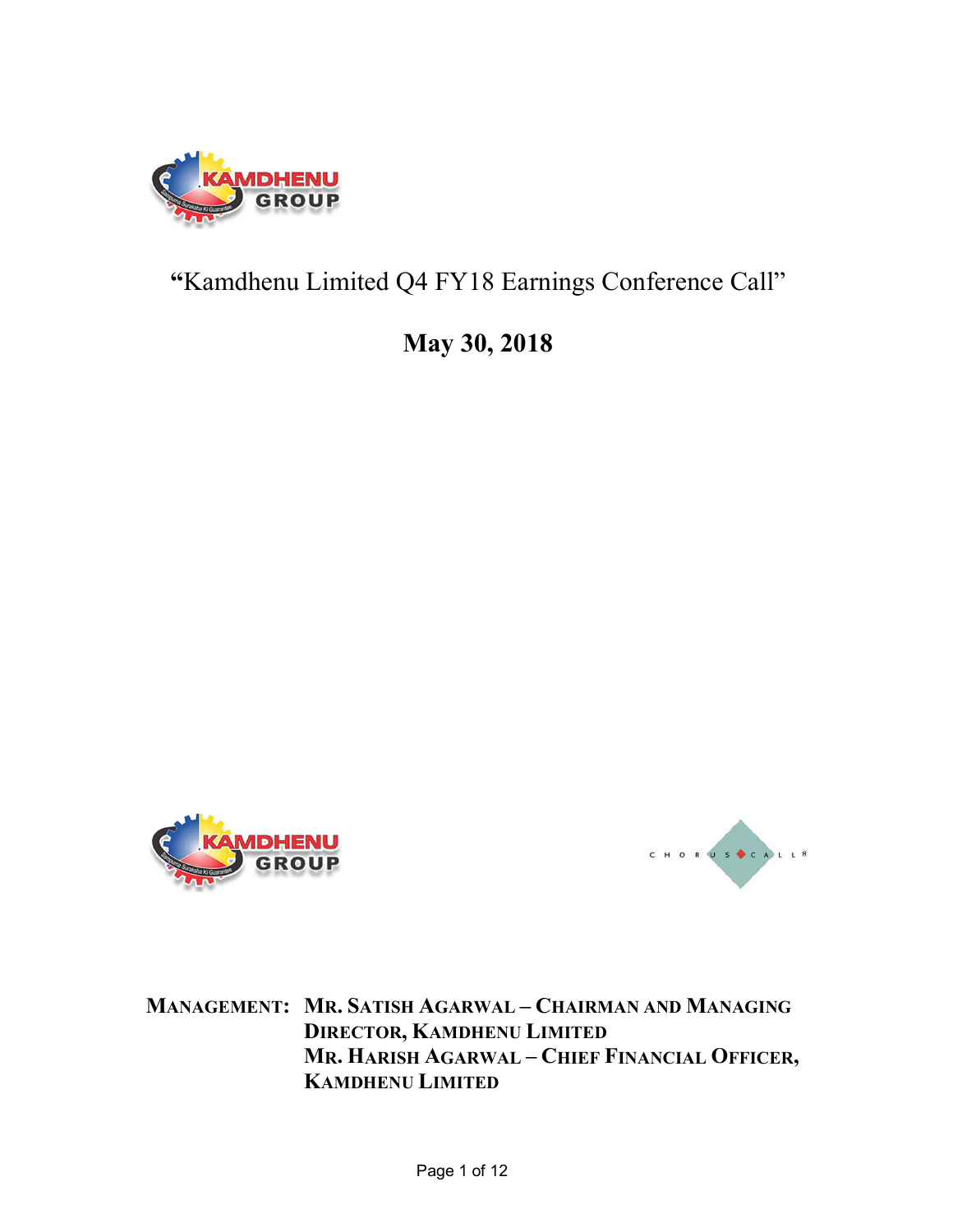

 Kamdhenu Limited May 30, 2018

Moderator: Ladies and Gentlemen, Good Day. And Welcome to the Q4 FY18 Earnings Conference Call of Kamdhenu Limited. This conference call may contain forward-looking statements about the company which are based on the beliefs, opinions and expectations of the company as on date of this call. These statements are not the guarantees of future performance and involve risks and uncertainties that are difficult to predict. As a reminder, all participant lines will be in the listen-only mode. And there will be an opportunity for you to ask questions after the presentation concludes. Should you need assistance during the conference call, please signal an operator by pressing '\*' then '0' on your touchtone telephone. Please note that this conference is being recorded. I now hand over the conference to Mr.Satish Agarwal – Chairman and Managing Director of Kamdhenu Limited. Thank you and over to you, sir. Satish Agarwal: Good afternoon and a very warm welcome to everyone. Along with me I have Mr. Harish Agarwal – Chief Financial Officer and SGA, our investor relation advisor. I hope you have received our results and investor presentation by now. For those who have not yet you can view them on our website. As you know, Kamdhenu is the largest TMT selling brand in India. We are India's leading

company dealing with manufacturing, distribution, marketing and branding of steel TMT bar. We are the largest TMT retail sales in India, more than 80% of our sales in retail sales. Our brand sales turnover for the year was Rs.8,000 crores, a growth of 33% over last year. We have 6,500 active steel dealers across India. These are a committed chain of dealers and distributors connected with franchisee, sales depot created by Kamdhenu. Since we have franchise dealers and distributors in each state, we ensure good delivery of the TMT bars, we ensure delivery within 24 hours to any place in India.

 In FY18 we earned a royalty income of Rs. 61 crores, a growth of 50% from last year and expect royalty income of over Rs.100 crores by FY2020. Premium generated by brand Kamdhenu across the value chain is over Rs.450 crores. During the year the company spent Rs.50 crores on branding and marketing and another Rs.20 crores was spent by the franchisee on the same. Going ahead, we expect the demand for TMT steel bars to grow multi-fold with the kind of opportunities we see in our country, affordable housing would be a big boost to the TMT steel sector.

 Recently the government has announced an early completion of 10 million rural houses by the end of 2018, ahead of 2019 deadline and 11.8 million urban houses by 2020 instead of 2022 deadline under the "Housing for All" initiative will require huge amount of TMT and we expect multifold growth in the coming years. The Bharat Mala project, the second largest highway development includes a total investment of Rs.6,92,000 crores and the construction of 34,800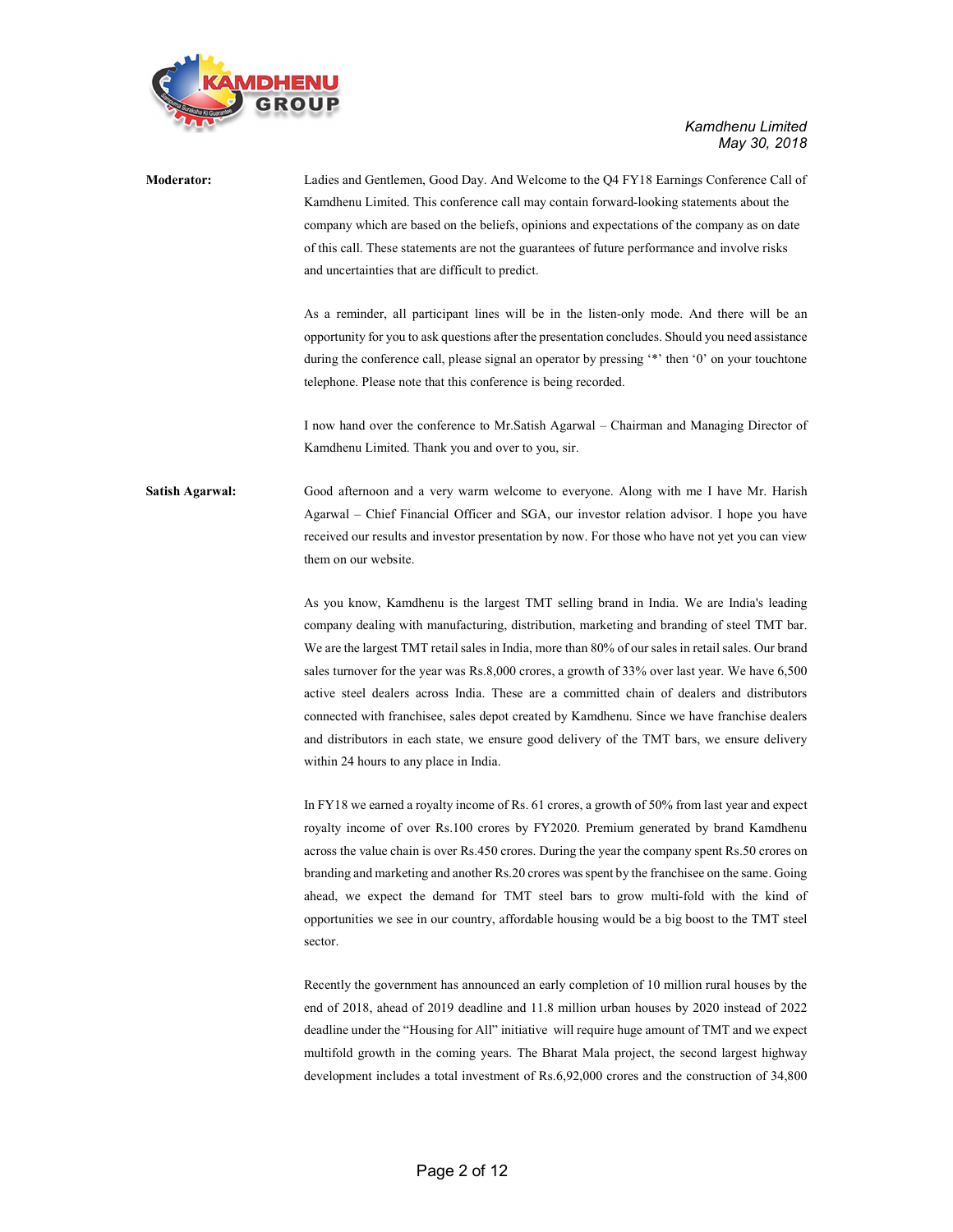

 Kamdhenu Limited May 30, 2018

kilometers of new roads. This initiative is crucial to build connectivity and foster economic growth and we being in TMT segment, expect accelerated growth for us in the coming few years.

 Post GST we are seeing a major shift from the unorganized sector to the organized segment, a lot of the unorganized players want to shift their way of doing business and want to get associated with Kamdhenu. Our aim is to add only those franchisees who have high production capacities. We are now only looking to add those who have annual capacities of over 1 lakh metric tons per annum. Our vision is to increase our annual production of franchisee business to 50 lakh metric tons and have a royalty income of over Rs.100 crores by FY2020.

 Now coming to our paint business. We offer a complete range of decorative paint products which include exterior and interior emulsions, water-based primers, wood finishes, aluminum paints and texture and designer paints. We have the newest offerings with the premium luxury wall finished segment. We have more than 4,000 dealers associated with us in our paint business. We have an installed capacity of 46,000 ton per annum, having over 40 SKUs across 10 plus product categories. We currently have 32 sales depots presence in 21 states, we have 30 designer galleries in operation across India. We provide one-stop-solutions to customers as well as the painters. In the recent month we have started the outsourcing model for our paint division also wherein the low value products like putty, etc, are outsourced and only the value-added products and premium products are manufactured in our own manufacturing capacity. Our target for the paint business is to focus on topping the under penetrated markets, capture market share from urbanized players and improve our product portfolio which would give target paint premiumization.

 Now, I would like to hand over the line to Mr. Harish Agarwal to update the operational performance of the company.

Harish Agarwal: Thank you, sir. I will take all you through the financials of the company. Revenue for FY18 are at Rs.1,180 crores as compared to Rs. 825 crores in FY17, a growth of 43%. Since the franchisee model which is asset light, the company should be analyzed on profit before tax and not on EBITDA level. Total turnover including all franchisee for FY18 are at Rs. 8,072 crores, a growth of 33% from FY17. For FY18 our steel business contributed 83% whereas our paint business contributed 17%. Profit before tax doubled for the year from Rs. 12 crores to Rs. 24 crores in FY18. Profit after tax also doubled from Rs. 8 crores to Rs. 16 crores in FY18.

With this I would like to open the floor for question-and-answers.

Moderator: Thank you. Ladies and Gentlemen, we will now begin the question-and-answer session. We have the first question from the line of Dhruv Agarwal from Crescita. Please go ahead.

Dhruv Agarwal: Sir, my question is regarding your sales breakup between retail and institutional, so out of the Rs. 986 crores of steel that you have sold what is the proportion between retail and institution?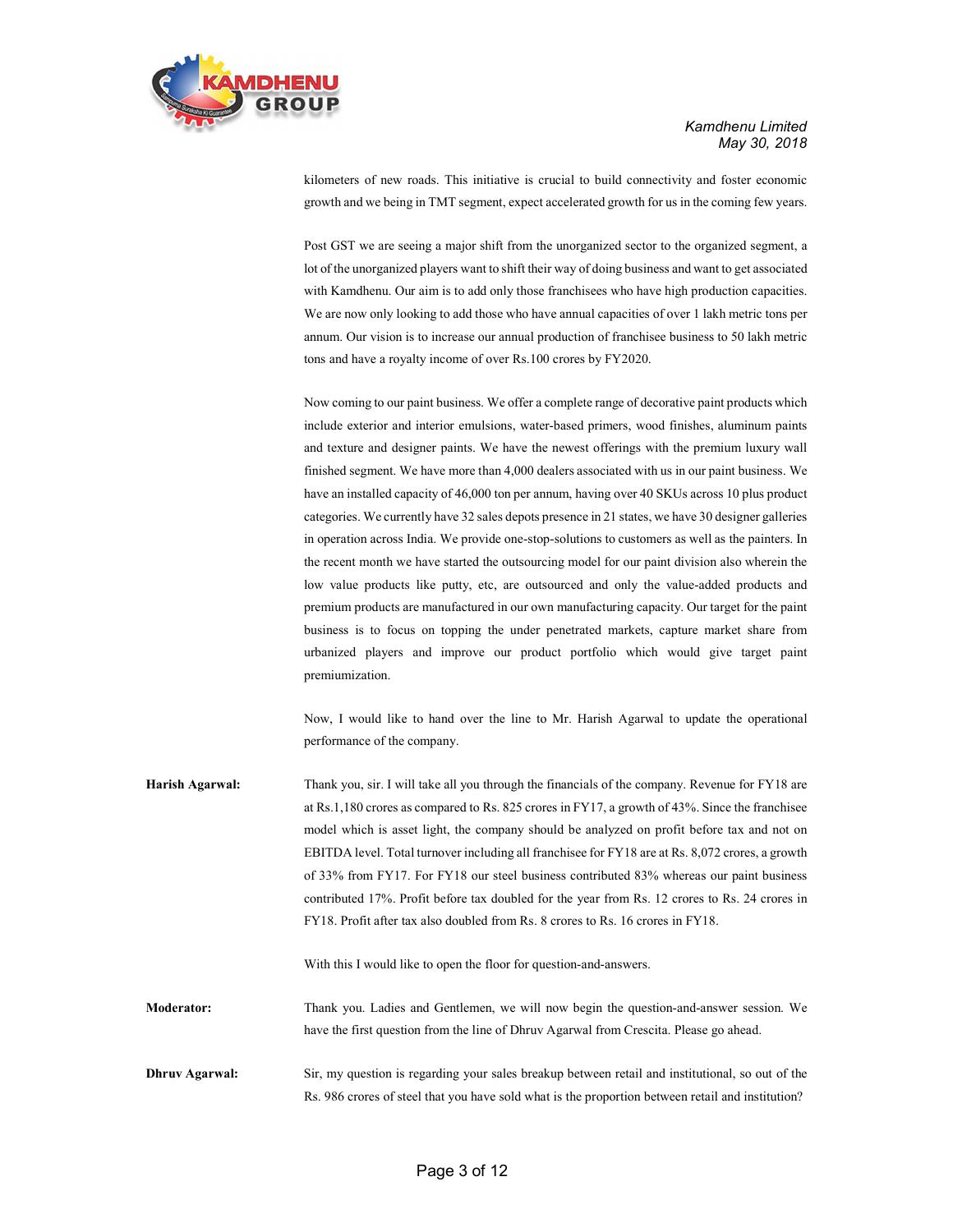

| Harish Agarwal:       | Around 80% sales are in retail segment and 20% are in the project sites or to the builders.                                                                                                                                                                                                                                                                                                                                                                                                                          |
|-----------------------|----------------------------------------------------------------------------------------------------------------------------------------------------------------------------------------------------------------------------------------------------------------------------------------------------------------------------------------------------------------------------------------------------------------------------------------------------------------------------------------------------------------------|
| <b>Dhruv Agarwal:</b> | This is exclusively for steel, right?                                                                                                                                                                                                                                                                                                                                                                                                                                                                                |
| Harish Agarwal:       | Yes.                                                                                                                                                                                                                                                                                                                                                                                                                                                                                                                 |
| <b>Dhruv Agarwal:</b> | And for paints?                                                                                                                                                                                                                                                                                                                                                                                                                                                                                                      |
| HarishAgarwal:        | In paints, we are totally into retail sales                                                                                                                                                                                                                                                                                                                                                                                                                                                                          |
| <b>Moderator:</b>     | Thank you. We have the next question from the line of Kunal Shah from Emkay Global. Please<br>go ahead.                                                                                                                                                                                                                                                                                                                                                                                                              |
| Kunal Shah:           | Sir, I missed your commentary on the royalty, can you please repeat that?                                                                                                                                                                                                                                                                                                                                                                                                                                            |
| Harish Agarwal:       | Royalty was Rs. 61 crores in the FY18 whereas it was as Rs. 41 crores in FY17, there was a<br>growth of 50%.                                                                                                                                                                                                                                                                                                                                                                                                         |
| <b>Kunal Shah:</b>    | And what would be your segmental breakup going ahead, what would you look at it in paints<br>and steel in FY19, FY20 or further ahead?                                                                                                                                                                                                                                                                                                                                                                               |
| Harish Agarwal:       | I For FY18 the segment result is available on website, as well as BSE and NSE website which is<br>given. And for FY19 the proportion would be, paint would be more as compared to steel.<br>Presently we have 83% in steel and 17% in paint, in future you will find around 25% to 30% in<br>paint and 70% to 75% in steel in our own balance sheet. Whereas in the franchise business you<br>will find a turnover which we are targeting by 2020 of over Rs. 12,000 crores, which is presently<br>Rs. 8,000 crores. |
| <b>Moderator:</b>     | Thank you. We have the next question from the line of Mulesh Savla from M M Savla<br>Consultancy. Please go ahead.                                                                                                                                                                                                                                                                                                                                                                                                   |
| <b>Mulesh Savla:</b>  | Sir, I have a small question on paint industry. May I know which kind of paints are we<br>manufacturing more, may be water-based, my question is with reference with rising crude prices,<br>does in any way impact our raw material cost and margin?                                                                                                                                                                                                                                                                |
| Harish Agarwal:       | First, we are into manufacturing of decorative paints. We have all types of product range which<br>the market leaders like Asian, Berger, Nerolac, have i.e. interior, exterior, texture paints and<br>designer paints. So as far as the crude price is concerned, it is connected with one product that<br>is solvent based product and we are more of water-based and emulsions and premium based<br>product for which crude price is not relevant.                                                                |
| <b>Mulesh Savla:</b>  | And are we able to pass on the increase if any?                                                                                                                                                                                                                                                                                                                                                                                                                                                                      |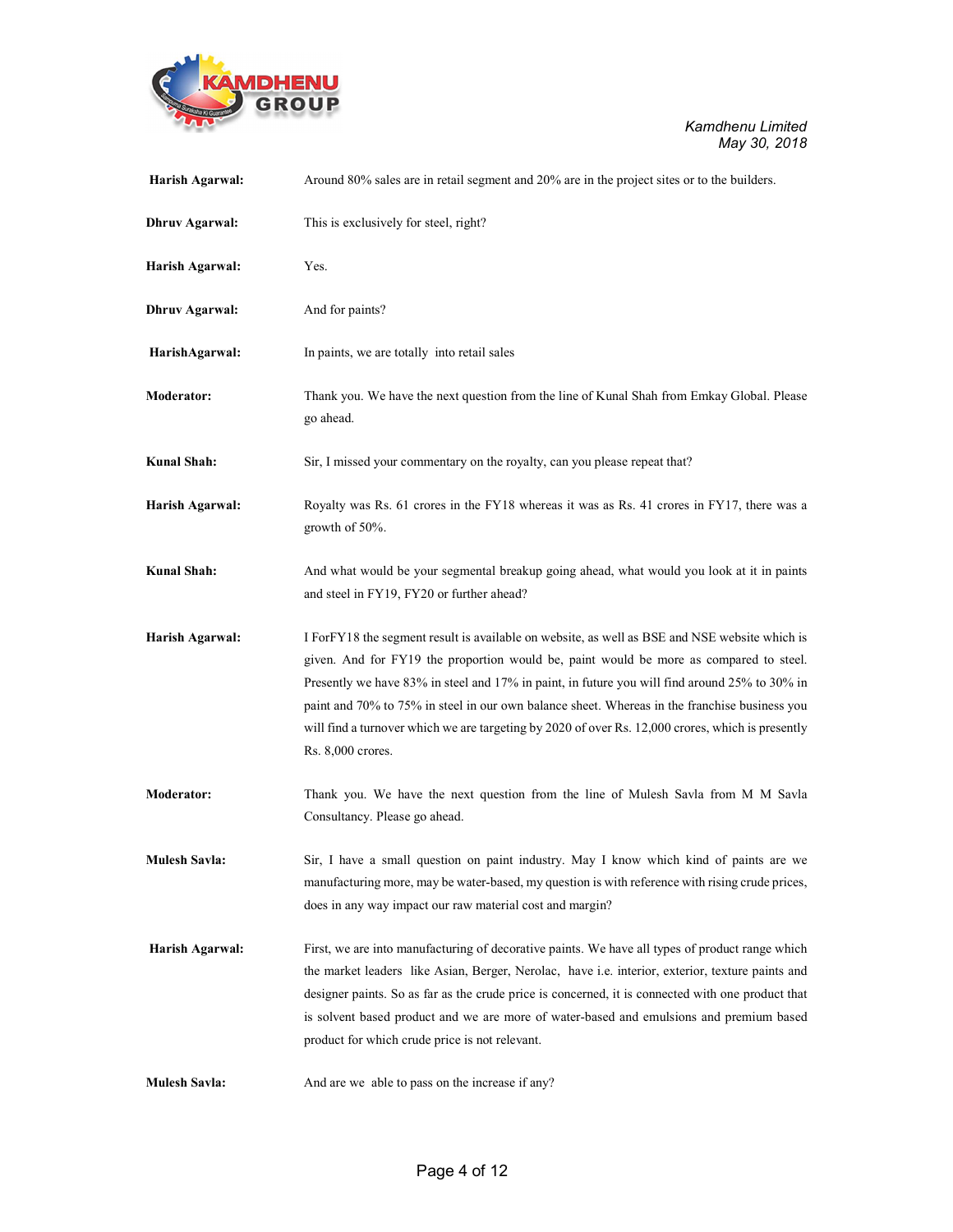

## Harish Agarwal: Yes

| <b>Mulesh Savla:</b>  | And we do see good potential of paint business to grow in coming years?                                                                                                                                                                                         |
|-----------------------|-----------------------------------------------------------------------------------------------------------------------------------------------------------------------------------------------------------------------------------------------------------------|
| Harish Agarwal:       | Yes.                                                                                                                                                                                                                                                            |
| <b>Moderator:</b>     | Thank you. We have the next question from the line of Girish Narang from Julius Baer. Please<br>go ahead.                                                                                                                                                       |
| <b>Girish Narang:</b> | Sir, I just wanted to understand the breakup of steel into trading and your core factory sales. I<br>am assuming Rs. 650 crores should be trading?                                                                                                              |
| Harish Agarwal:       | Yes, around Rs. 700 crores from trading business and Rs. 200 crores from steel, Rs. 61 crores<br>from royalty.                                                                                                                                                  |
| <b>Girish Narang:</b> | Yes Rs. 225 crores from steel, Rs. 700 crores from trading and Rs. 61 crores from royalty, right?                                                                                                                                                               |
| Harish Agarwal:       | That is Rs. 984 crores. Girish Narang: So now tell me sir, what is your margin in the trading<br>business, $3\%$ - $4\%$ ?                                                                                                                                      |
| Harish Agarwal:       | No, it is not $3\%$ - $4\%$ , it is around 1% because it is a volume game.                                                                                                                                                                                      |
| <b>Girish Narang:</b> | So, basically this means your core sale is a very high profitable business?                                                                                                                                                                                     |
| Harish Agarwal:       | Our focus area is franchisee business, royalty income.                                                                                                                                                                                                          |
| <b>Girish Narang:</b> | Okay. So the other expense, could just throw some light on the other expense of Rs. 126 crores,<br>I would assume R.s 70 crores would be the brand building?                                                                                                    |
| Harish Agarwal:       | Yes. Out of which we have spent Rs. 50 crores and Rs. 20 crores is spent by franchisee units.                                                                                                                                                                   |
| <b>Girish Narang:</b> | Okay, so out of Rs. 126 crores, Rs. 50 crores goes in brand building and the balance?                                                                                                                                                                           |
| Harish Agarwal:       | We have Rs. 50 crores towards the manufacturing expenses and Rs. 25 crores is around<br>administrative cost, like office and other expenses. And manufacturing expenses also includes<br>other expenses, there is no other bifurcation available in the format. |
| <b>Girish Narang:</b> | I saw that figure coming down from last year                                                                                                                                                                                                                    |
| Harish Agarwal:       | No, last year it was Rs. 123 crores.                                                                                                                                                                                                                            |
| <b>Girish Narang:</b> | I am saying compared to sales.                                                                                                                                                                                                                                  |
| Harish Agarwal:       | Yes.                                                                                                                                                                                                                                                            |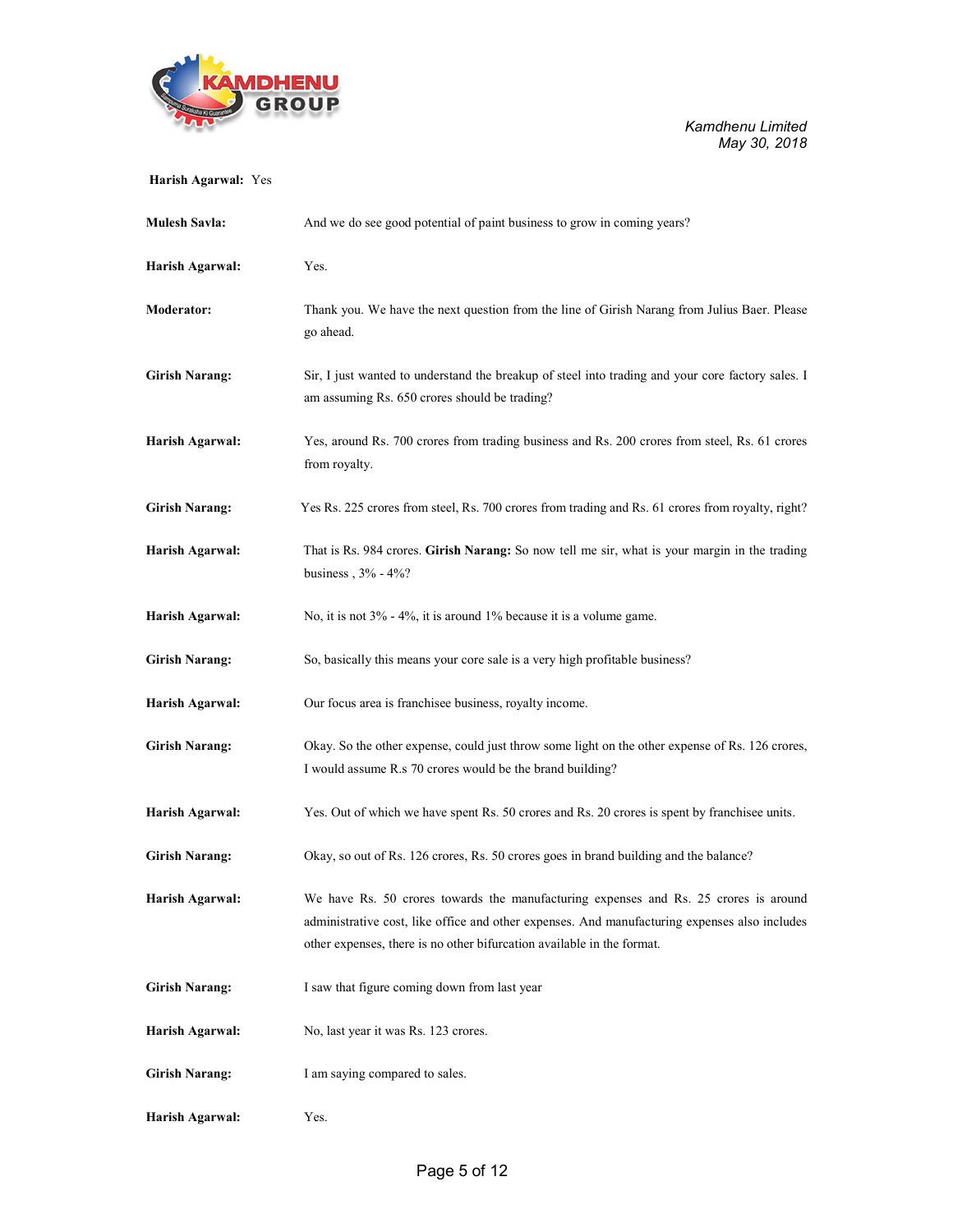

| <b>Girish Narang:</b>  | So you think that will continue to stay flat or that will also increase marginally with sales?                                        |
|------------------------|---------------------------------------------------------------------------------------------------------------------------------------|
| Harish Agarwal:        | It will marginally increase, but not in the proportion of sales.                                                                      |
| <b>Moderator:</b>      | Thank you. We have the next question from the line of Ajay Khandelwal from BOI AXA Mutual<br>Fund. Please go ahead.                   |
| Ajay Khandelwal:       | Sir, what is the volume sales now we have for the full year?                                                                          |
| <b>Satish Agarwal:</b> | Full year volume through the franchisee route for FY18 was 17.1 lakh MT                                                               |
| Ajay Khandelwal:       | Versus 14-odd lakh last year, right?                                                                                                  |
| Harish Agarwal:        | Yes. Last year it was 14 lakh MT.                                                                                                     |
| Ajay Khandelwal:       | So, do we have breakup of this color coated sheets also?                                                                              |
| Harish Agarwal:        | Yes, it is very minor.                                                                                                                |
| Ajay Khandelwal:       | Because I think franchise total is 5-odd lakh ton                                                                                     |
| Harish Agarwal:        | Franchisees have only 2.5 lakh metric ton.                                                                                            |
| Ajay Khandelwal:       | Yes, but sales number is still yet to catch up for color coated sheets?                                                               |
| Harish Agarwal:        | Yes, it is only in the testing phase.                                                                                                 |
| Ajay Khandelwal:       | So, sir, the royalty payment structure is the same there in color coated sheet also?                                                  |
| Harish Agarwal:        | No, in color coated sheet royalty earned is more, we are charging Rs. 1,000 per metric ton.                                           |
| Ajay Khandelwal:       | And what is the premium in market that it commands?                                                                                   |
| Harish Agarwal:        | Around Rs. 3,000 to Rs. 4,000 as compared to local brands.                                                                            |
| Ajay Khandelwal:       | So, what is the brand expenses now and expected for next year?                                                                        |
| Harish Agarwal:        | Last year in FY17 we spent Rs. 50 crores, in 2018 we spent Rs. 50 crores, so we are expecting<br>marginal increase but not much more. |
| Ajay Khandelwal:       | And what would be the volumes next year then?                                                                                         |
| Harish Agarwal:        | We are targeting for 22 lakh metric ton.                                                                                              |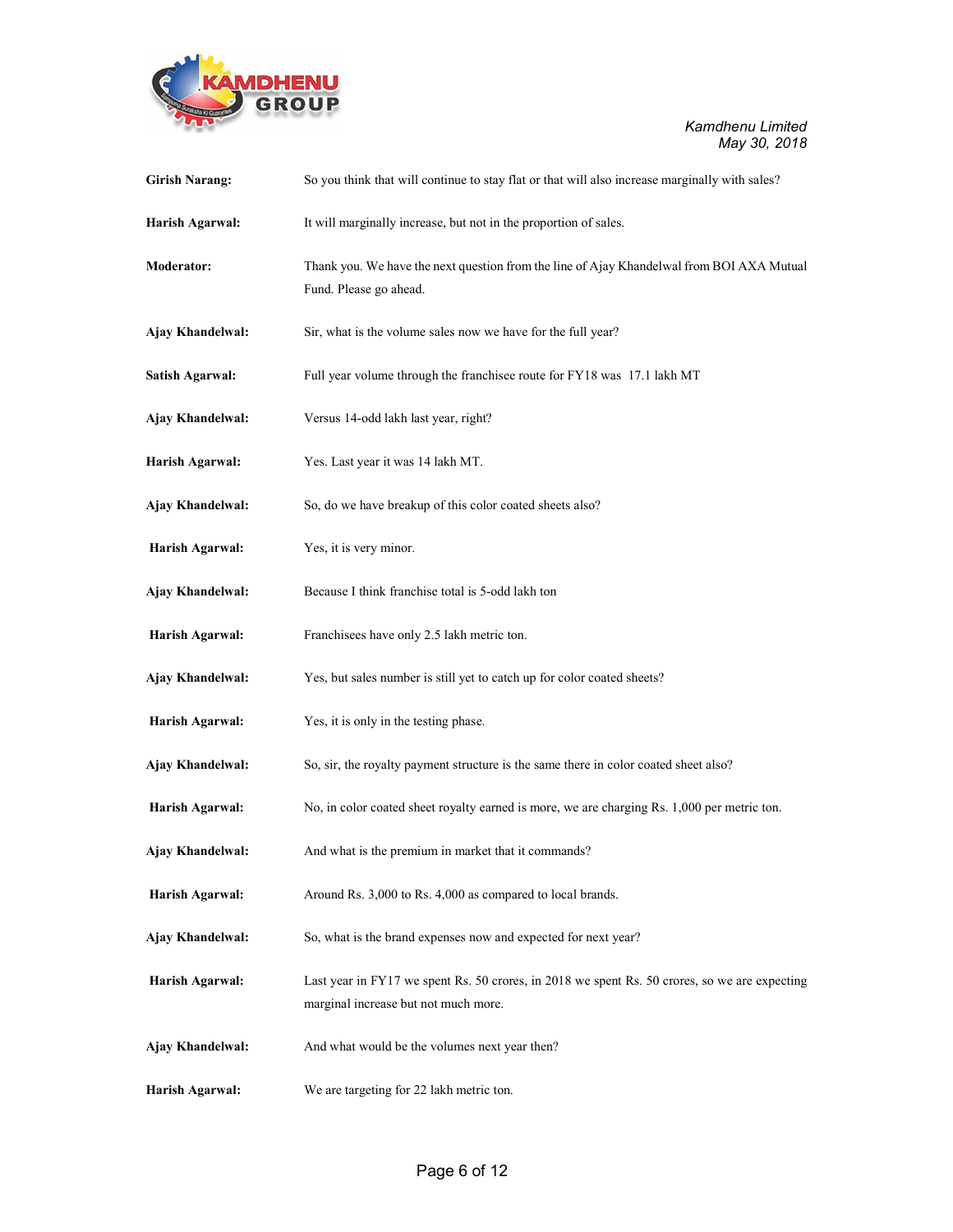

| Ajay Khandelwal: | On Kamdhenu NXT, in our release we have said that for NXT and for SS10000 that we have<br>increased prices, right?                               |
|------------------|--------------------------------------------------------------------------------------------------------------------------------------------------|
| Harish Agarwal:  | Yes. We have increased prices for all 3 products i.e. Kamdhenu TMT, Kamdhenu SS10000 and<br>Kamdhenu NXT.                                        |
| Ajay Khandelwal: | All three, sir?                                                                                                                                  |
| Harish Agarwal:  | All three, as the market is in the upward trend.                                                                                                 |
| Ajay Khandelwal: | so we have increased by Rs. 800, right?                                                                                                          |
| Harish Agarwal:  | Not Rs. 800, it has increased by around Rs. 2000 to Rs. 3000 per ton in last one month.                                                          |
| Ajay Khandelwal: | So what would be our share then? Right now I think we were getting 35 paisa out of Rs. 2 - Rs.<br>2.5 premium, now how much would it be?         |
| Harish Agarwal:  | It will be more or less same, it will increase gradually but it will not increase overnight.                                                     |
| Ajay Khandelwal: | So gradually it will start reflecting?                                                                                                           |
| Harish Agarwal:  | Yes.                                                                                                                                             |
| Ajay Khandelwal: | And that is what we are building in saying that our royalty fees will increase to Rs. 100 crores<br>in two years time, so this is what you mean? |
| Harish Agarwal:  | Right, sir.                                                                                                                                      |
| Ajay Khandelwal: | So, sir now coming to the paint division, so what is the volume we have done?                                                                    |
| Harish Agarwal:  | From our own manufacturing we have 24,000 metric tons.                                                                                           |
| Ajay Khandelwal: | And how much of it is value added or what we qualify as higher segment, out of the 24,000<br>metric tons                                         |
| Harish Agarwal:  | Around 14,000 metric tons out of the 24,000 metric tons is value added which is water based<br>and premium paints.                               |
| Ajay Khandelwal: | So, sir next year what is the target in terms of volume?                                                                                         |
| Harish Agarwal:  | 4% increase on the premium product and water-based product.                                                                                      |
| Ajay Khandelwal: | Absolutely, but do we have any numbers in mind, what kind of volumes will they do?                                                               |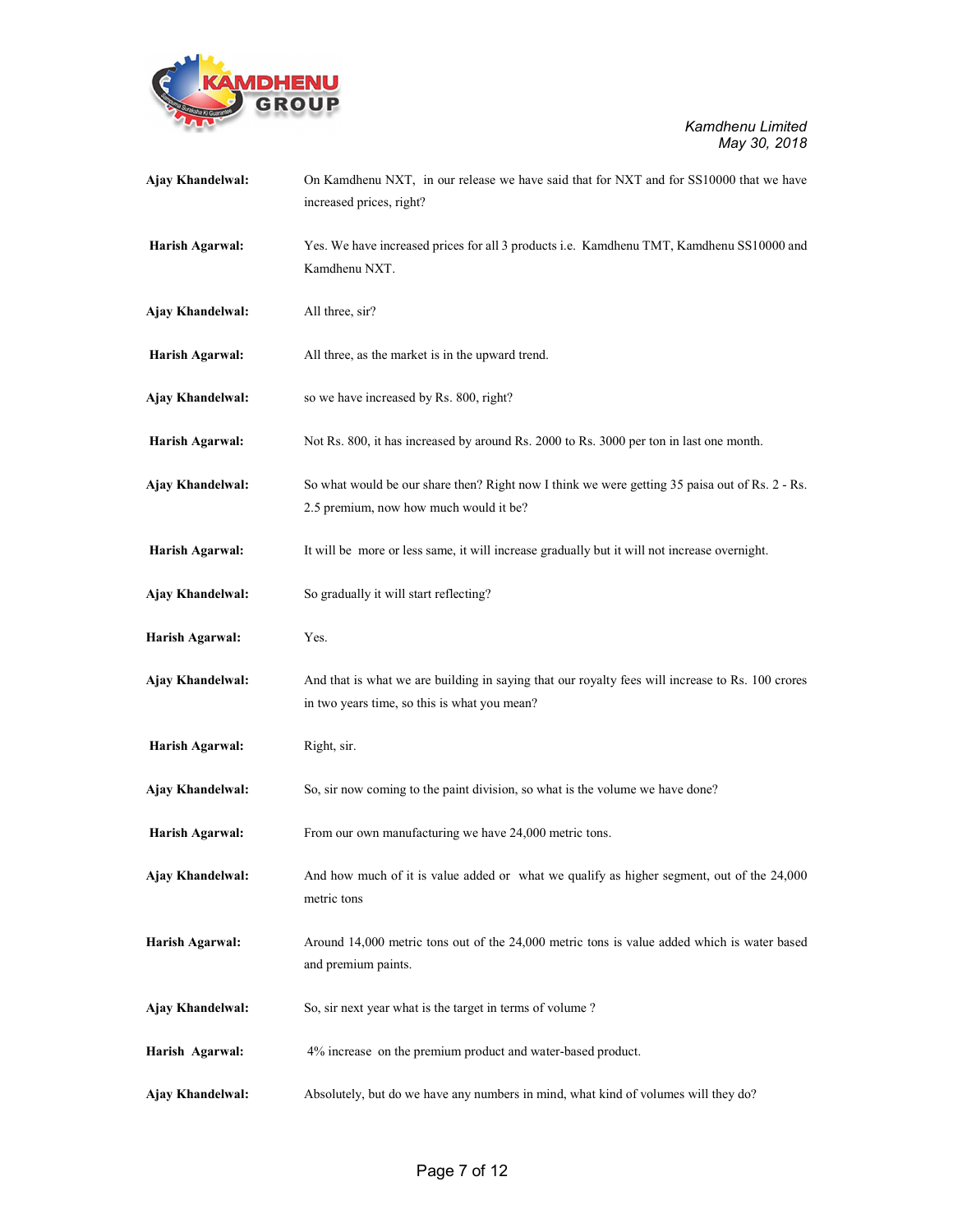

| Harish Agarwal:  | We are targeting around Rs. 275 crores in FY19 as compared to Rs. 200 crores in this year.                                                                                                                                                                                                                                                      |
|------------------|-------------------------------------------------------------------------------------------------------------------------------------------------------------------------------------------------------------------------------------------------------------------------------------------------------------------------------------------------|
| Ajay Khandelwal: | In release we have said that paint division has made profit now this quarter?                                                                                                                                                                                                                                                                   |
| Harish Agarwal:  | Yes.                                                                                                                                                                                                                                                                                                                                            |
| Ajay Khandelwal: | So this is what, PAT level?                                                                                                                                                                                                                                                                                                                     |
| Harish Agarwal:  | It is at PBT level, as whole year there is a minor loss, but on the PBT level in the fourth quarter<br>we have profit.                                                                                                                                                                                                                          |
| Harish Agarwal:  | Rs. 8 crores from the paint and Rs. 28 crores from steel                                                                                                                                                                                                                                                                                        |
| Ajay Khandelwal: | Because the ROCE that we have calculated on the steel business is also 42% where I think capital<br>deployed is some Rs. 120-odd crores, so there also we have calculated that way only. So I think<br>we need to check these numbers.                                                                                                          |
| Harish Agarwal:  | Right, I will check.                                                                                                                                                                                                                                                                                                                            |
| Ajay Khandelwal: | Also, if we start putting volume numbers for steel business that will help because what happens<br>because of steel price volatility people say that branded sales revenue is flat for last three years<br>before this year but this year there is a jump of 30%. So, if we start putting volume numbers that<br>will give a very good picture. |
| Harish Agarwal:  | Right.                                                                                                                                                                                                                                                                                                                                          |
| Ajay Khandelwal: | So sir, just to wind up, so paint division you are saying Rs. 7 crores - Rs. 8 crores kind of EBIT<br>for full year?                                                                                                                                                                                                                            |
| Harish Agarwal:  | Yes.                                                                                                                                                                                                                                                                                                                                            |
| Ajay Khandelwal: | And this quarter what is the EBIT done, I mean is there seasonality in this quarter anywhere in<br>any of the numbers ? Have we got any raw material benefit or is there any seasonality in numbers<br>this quarter?                                                                                                                            |
| Harish Agarwal:  | In the paint business the sequence is quarter one, then quarter two is better, quarter three is more<br>better and quarter four is more better, this is the sequence of the paint business.                                                                                                                                                     |
| Ajay Khandelwal: | So now Q4 is the strongest and Q1 will be the weakest?                                                                                                                                                                                                                                                                                          |
| Harish Agarwal:  | Yes.                                                                                                                                                                                                                                                                                                                                            |
| Ajay Khandelwal: | For the company in steel business is there any seasonality?                                                                                                                                                                                                                                                                                     |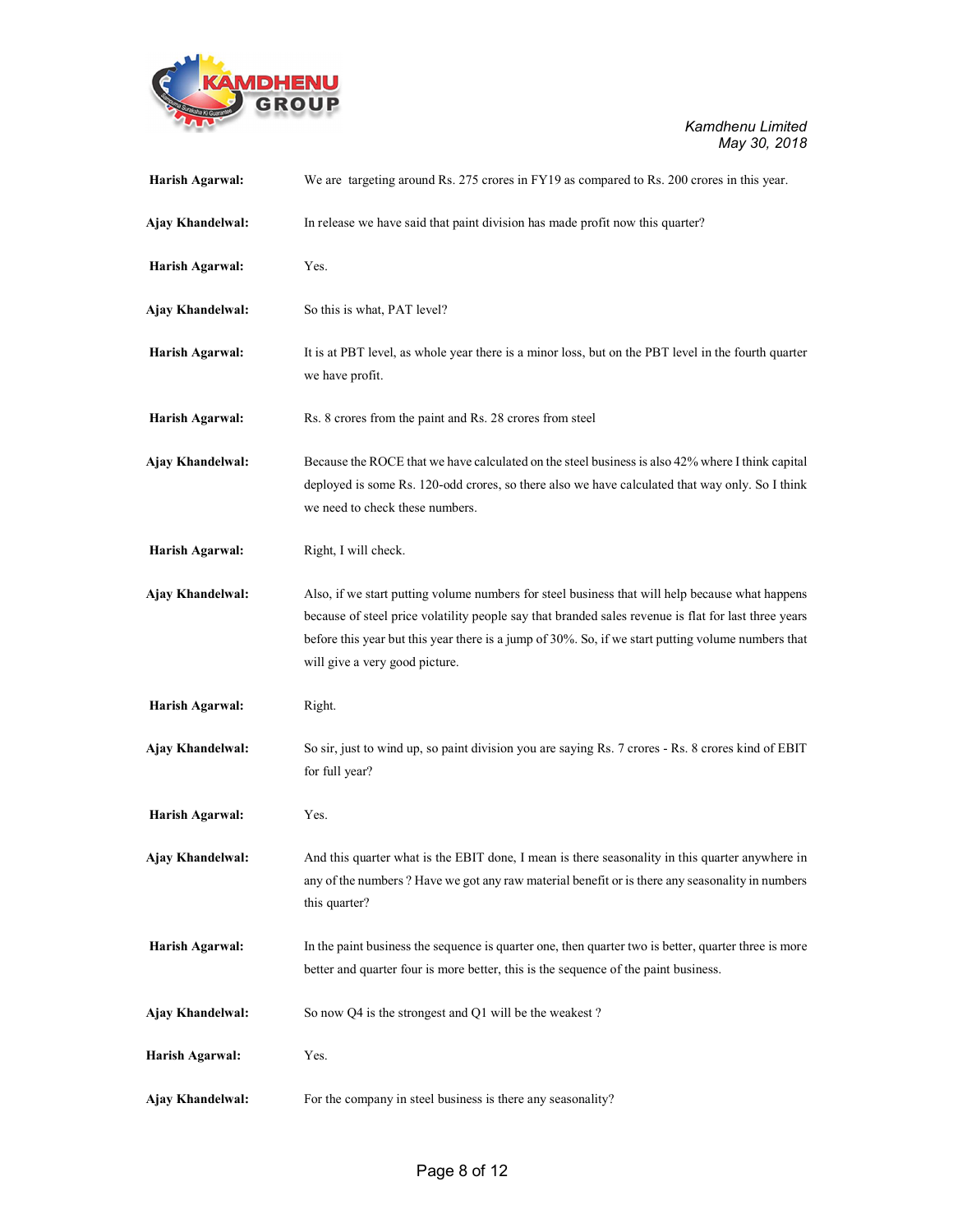

| Harish Agarwal:       | Throughout the year it remains same.                                                                                                                                              |
|-----------------------|-----------------------------------------------------------------------------------------------------------------------------------------------------------------------------------|
| Ajay Khandelwal:      | Remains same, right?                                                                                                                                                              |
| HarishAgarwal:        | More or less.                                                                                                                                                                     |
| Ajay Khandelwal:      | So steel numbers whatever we have done we can expect that there will be improvement on<br>ongoing basis?                                                                          |
| Harish Agarwal:       | Yes, in the paint business you will also see increase in Q1 because we are targeting Rs. 275<br>crores in FY19.                                                                   |
| Moderator:            | Thank you. We have the next question from the line of Dhruv Agarwal from Crescita. Please go<br>ahead.                                                                            |
| <b>Dhruv Agarwal:</b> | Sir, my question is regarding the royalty income, can you give me royalty income per ton for<br>this whole year compared to last year?                                            |
| Harish Agarwal:       | It is Rs. 358 per metric ton as compared to Rs. 283 last year.                                                                                                                    |
| <b>Dhruv Agarwal:</b> | Sir, is your royalty income per ton fixed in nature?                                                                                                                              |
| Harish Agarwal:       | It is not fixed for all, it depends from region to region and market to market and franchisee to<br>franchisee, the royalty income ranges from Rs. 300 to Rs. 500 per metric ton. |
| <b>Dhruv Agarwal:</b> | Rs. 300 to Rs. 500 per metric ton is what you charge, and it varies from franchisee-to-franchisee<br>and region-to-region.                                                        |
| Harish Agarwal:       | Yes, depending on the premium in the market. Right now premium on an average of Rs. 2,500<br>across India ranging from Rs. 1500 per ton to Rs. 4000 per metric ton.               |
| <b>Dhruv Agarwal:</b> | Okay, Rs. 1500 per ton to Rs. 4000 per metric ton is your realization, correct?                                                                                                   |
| Harish Agarwal:       | No, it is brand premium.                                                                                                                                                          |
| <b>Dhruv Agarwal:</b> | And average is Rs. 2,500?                                                                                                                                                         |
| Harish Agarwal:       | Yes.                                                                                                                                                                              |
| <b>Dhruv Agarwal:</b> | So on this Rs. 2,500 you charge royalty income from Rs. 300 to Rs. 500 range.                                                                                                     |
| Harish Agarwal:       | Yes, average is Rs. 358 for FY18.                                                                                                                                                 |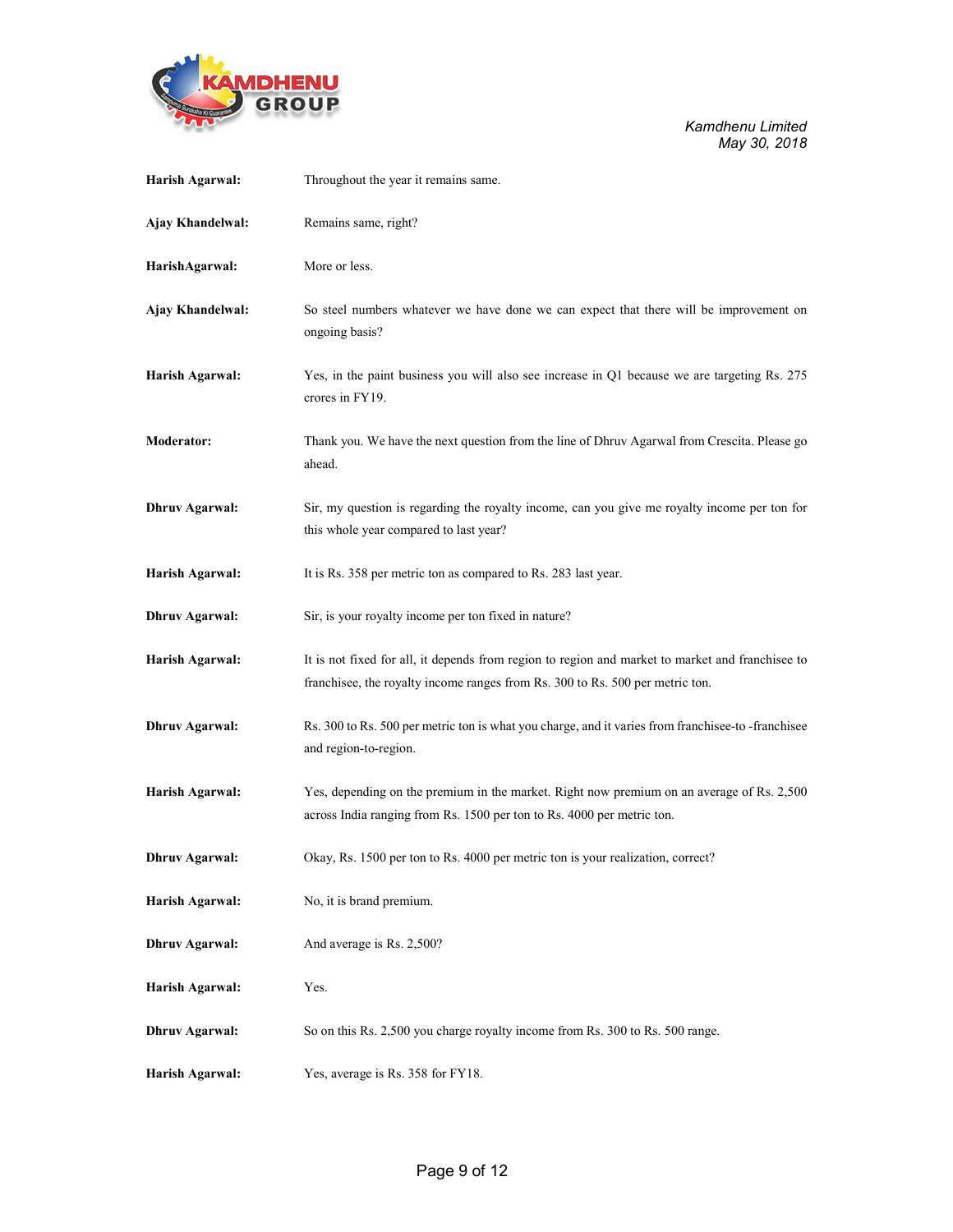

| <b>Dhruv Agarwal:</b> | So, apart from this brand premium what is the per metric ton realization or the sales price we<br>can say for steel?                                                                                                                                                                                                                                                                                                                                                                                                                                                                                                 |  |
|-----------------------|----------------------------------------------------------------------------------------------------------------------------------------------------------------------------------------------------------------------------------------------------------------------------------------------------------------------------------------------------------------------------------------------------------------------------------------------------------------------------------------------------------------------------------------------------------------------------------------------------------------------|--|
| Harish Agarwal:       | It is around Rs. 50,000 - Rs. 52,000, depending on the product, Kamdhenu TMT or Kamdhenu<br>NXT.                                                                                                                                                                                                                                                                                                                                                                                                                                                                                                                     |  |
| <b>Dhruv Agarwal:</b> | Okay. Sir, apart from the royalty income that you get from the franchisees, what is the other<br>revenue stream that you charge to the franchise?                                                                                                                                                                                                                                                                                                                                                                                                                                                                    |  |
| Harish Agarwal:       | We put stipulation to spend some money on the brand Kamdhenu. Last year the franchisee spent<br>around Rs. 20 crores on the Kamdhenu brand and Rs. 50 crores were spent by Kamdhenu, so<br>the total expenditure was Rs. 70 crores from the brand.                                                                                                                                                                                                                                                                                                                                                                   |  |
| <b>Dhruv Agarwal:</b> | Okay. So this you charged from them and then you spend that Rs. 20 crores on branding, is that<br>right?                                                                                                                                                                                                                                                                                                                                                                                                                                                                                                             |  |
| Harish Agarwal:       | We charge royalty then over and above the royalty we make some tabulation like you have to<br>spend Rs. 50 in your area or Rs. 75 or Rs. 100, so it is over and above the royalty amount.                                                                                                                                                                                                                                                                                                                                                                                                                            |  |
| <b>Dhruv Agarwal:</b> | So apart from royalty there is no other income from franchisee that accrues to you, correct?                                                                                                                                                                                                                                                                                                                                                                                                                                                                                                                         |  |
| Harish Agarwal:       | Yes.                                                                                                                                                                                                                                                                                                                                                                                                                                                                                                                                                                                                                 |  |
| <b>Dhruv Agarwal:</b> | And sir my last question is on raw material sourcing, sir if you can explain how do you source<br>raw material from the market?                                                                                                                                                                                                                                                                                                                                                                                                                                                                                      |  |
| Harish Agarwal:       | For manufacturing or for franchisee?                                                                                                                                                                                                                                                                                                                                                                                                                                                                                                                                                                                 |  |
| <b>Dhruv Agarwal:</b> | You can explain it for yourself as well as franchisee, if possible?                                                                                                                                                                                                                                                                                                                                                                                                                                                                                                                                                  |  |
| Harish Agarwal:       | For our own manufacturing we have furnace and our capacity is 22,000 metric ton of ingot<br>whereas we have TMT capacities of around Rs. 72,000, rest material we source from the local<br>market or from Jharkhand and Orissa, Chhattisgarh. And franchise directly purchase the<br>material, we give them the quality parameters that you have to buy raw material with this quality<br>and they are free to buy from anywhere. Our person who has been deputed in their plant tests<br>the material, if it is okay then it will go to production otherwise it will be rejected, returned back<br>to the supplier. |  |
| <b>Dhruv Agarwal:</b> | So you have your own furnace and the rest of the material you take it is from the states, and for<br>franchisees you just have the given norms and then they take it directly from the market?                                                                                                                                                                                                                                                                                                                                                                                                                       |  |
| Harish Agarwal:       | Yes.                                                                                                                                                                                                                                                                                                                                                                                                                                                                                                                                                                                                                 |  |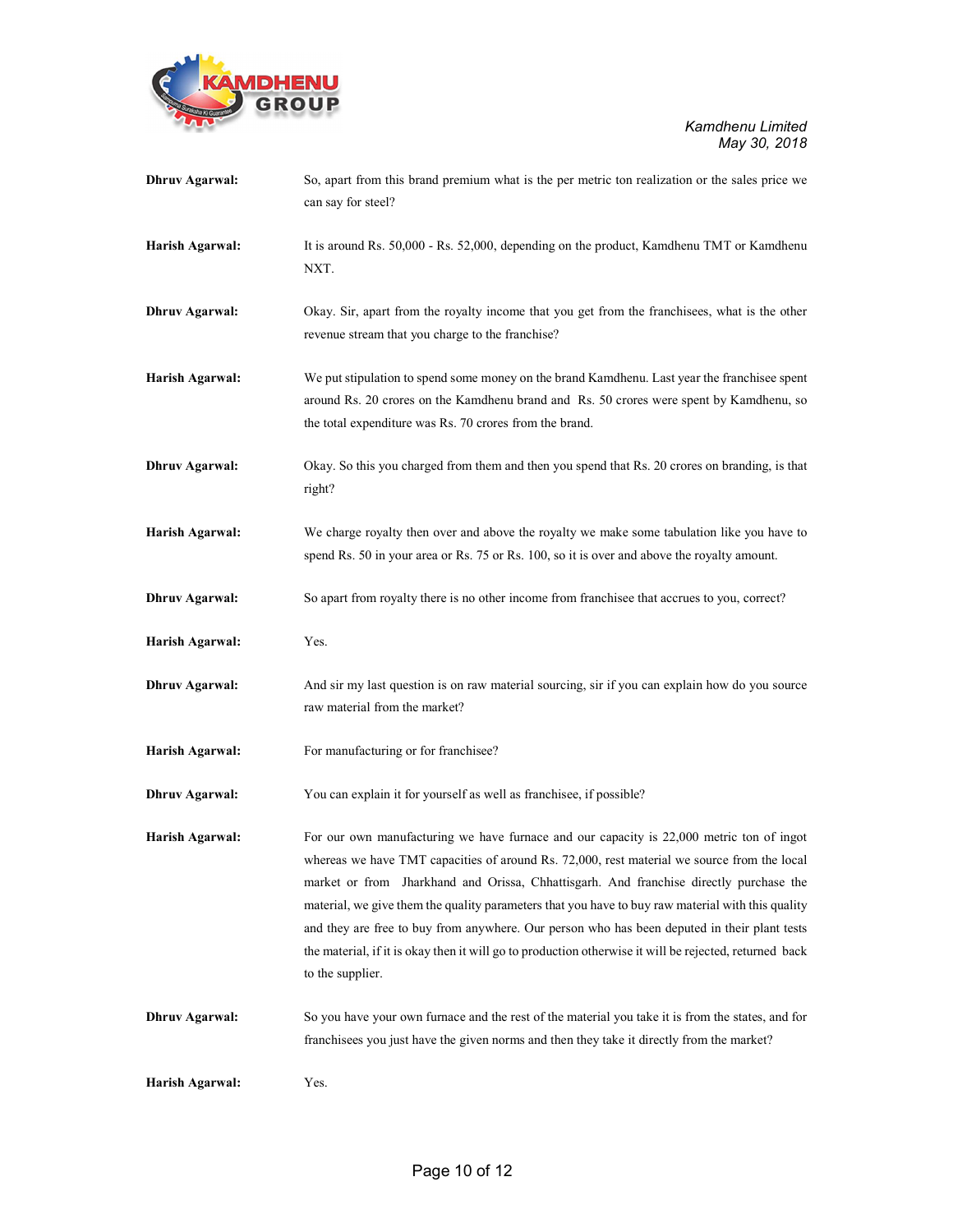

| Moderator:        | Thank you. We have the next question from the line of Pratik Shah, an investor. Please go ahead.                                                                                                                                                                                                                                                                                                                                                                                             |
|-------------------|----------------------------------------------------------------------------------------------------------------------------------------------------------------------------------------------------------------------------------------------------------------------------------------------------------------------------------------------------------------------------------------------------------------------------------------------------------------------------------------------|
| Pratik Shah:      | Sir, I have two set of questions. One is, what is our current capacity and capacity utilization in<br>our steel business?                                                                                                                                                                                                                                                                                                                                                                    |
| Harish Agarwal:   | Our franchisee business capacity is 25 lakh metric ton and last year we sold 17 lakh metric ton<br>and capacity utilization would be around 68% for the franchisee.                                                                                                                                                                                                                                                                                                                          |
| Pratik Shah:      | And coming to my second question, with regards to our raw materials where do we see the steel<br>prices going ahead? And just in case if we see an increase in the steel price, will it impact our<br>company?                                                                                                                                                                                                                                                                               |
| Harish Agarwal:   | No, because we are in the secondary market, we buy ingot and billet from the market and reroll,<br>the price is directly linked with the raw material prices. The moment the prices of raw material<br>increases, immediately the sales price also goes up. So there is no impact in increase in the prices,<br>except few marginal impact in the stock lying in the factory, either in our own factory or in<br>franchisee unit. So there is not much impact on price increase or decrease. |
| Pratik Shah:      | Sir, what is the status of our 30 lakh convertible warrants issued by the company and how much<br>till now has been converted to equity shares?                                                                                                                                                                                                                                                                                                                                              |
| Harish Agarwal:   | 10 lakh has been converted into equity on 12th April, rest will be converted at end of this year,<br>December 2018.                                                                                                                                                                                                                                                                                                                                                                          |
| Moderator:        | Thank you. Our next question is from the line of Anmol Das from Stewart and Mackertich.<br>Please go ahead.                                                                                                                                                                                                                                                                                                                                                                                  |
| <b>Anmol Das:</b> | Sir, I wanted to ask about your own manufacturing capacity, what is the volume and EBITDA<br>per ton of the realization?                                                                                                                                                                                                                                                                                                                                                                     |
| Harish Agarwal:   | Our capacity for manufacturing of TMT is 72,000 metric ton, and 22,000 for furnace, i.e.<br>manufacturing of ingot. And we have utilized about 75% capacity in FY18.                                                                                                                                                                                                                                                                                                                         |
| <b>Anmol Das:</b> | And any figure regarding the realization of that?                                                                                                                                                                                                                                                                                                                                                                                                                                            |
| Harish Agarwal:   | Realization is changing throughout the year, it was 40,000 in April 2017, and if you see in March<br>it was Rs. 50,000.                                                                                                                                                                                                                                                                                                                                                                      |
| <b>Anmol Das:</b> | So you cannot give average for the year?                                                                                                                                                                                                                                                                                                                                                                                                                                                     |
| Harish Agarwal:   | You can average that, around Rs. 45000 metric ton.                                                                                                                                                                                                                                                                                                                                                                                                                                           |